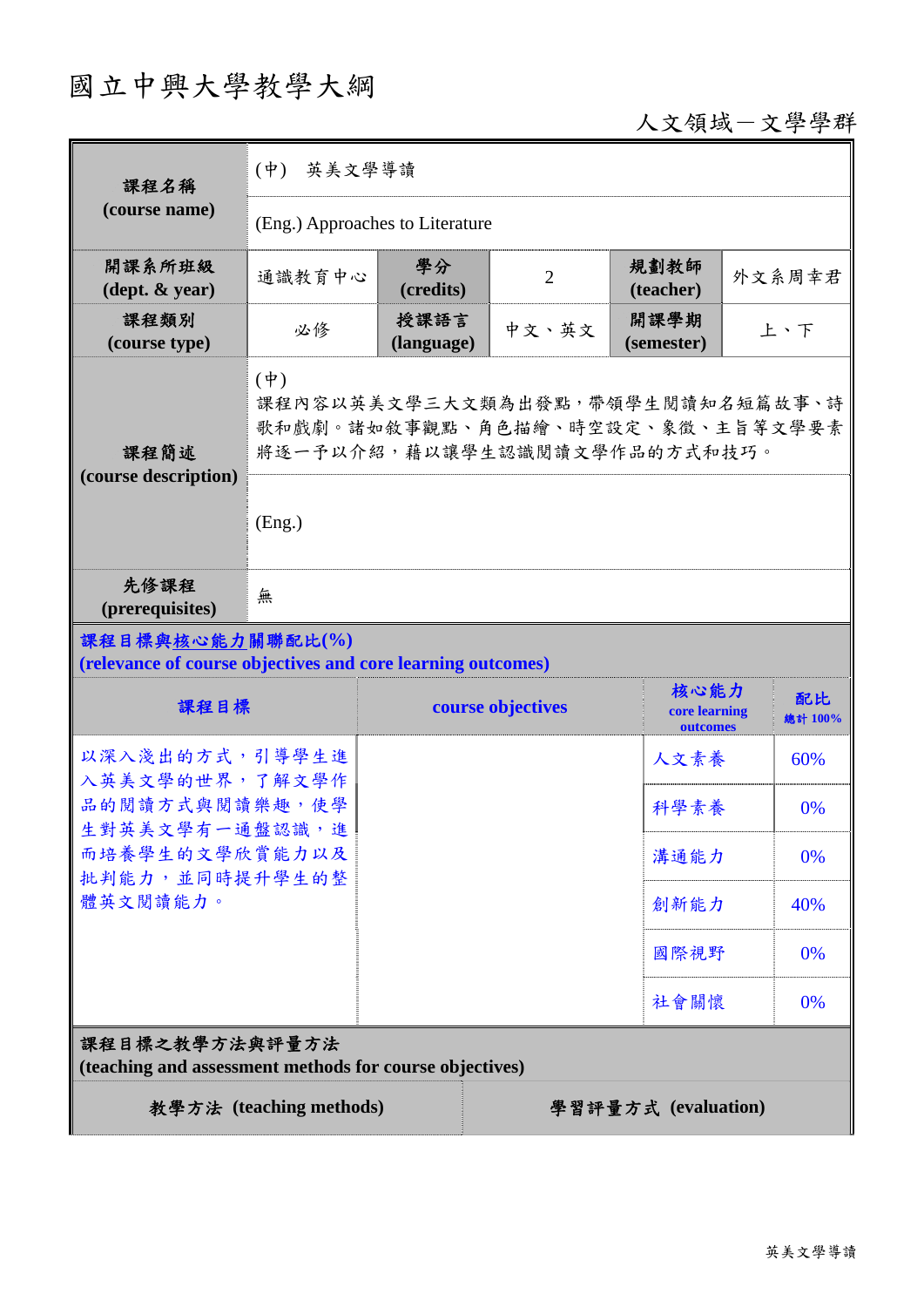講授 討論/報告 遠距/網路教學 期中考 40% 期末考 40% 其他(出席率):20%

#### 授課內容(單元名稱與內容、習作**/**考試進度、備註) **(course content and homework/tests schedule)**

| 週次             | 授<br>課<br>大<br>綱                                                                           |
|----------------|--------------------------------------------------------------------------------------------|
| $\mathbf{1}$   | Introduction                                                                               |
| $\overline{2}$ | Plot: "The Cask of Amontillado"                                                            |
| 3              | Narration: "Araby"                                                                         |
| $\overline{4}$ | Characterization: "Why I Live at the P.O."                                                 |
| 5              | Setting: "A Pair of Tickets"                                                               |
| 6              | Symbol: "Young Goodman Brown"                                                              |
| 7              | Theme: "Love Medicine"                                                                     |
| 8              | The whole text: "A Rose for Emily"                                                         |
| 9              | Mid-term Exam                                                                              |
| 10             | Poetry<br>Tone: "Barbie Doll"; "London"; "Buffalo Bill's"                                  |
| 11             | Speaker: "The Ruined Maid"; "My Last Duchess"; "We Real Cool";                             |
| 12             | Situation and setting: "The Flea"; "Dover Beach"; "Summer Love"                            |
| 13             | Language: "A Red Red Rose"; "Wild Nights--Wild Nights!";<br>"At the San Francisco Airport" |
| 14             | Drama<br>A Doll House                                                                      |
| 15             | A Doll House                                                                               |
| 16             | A Doll House                                                                               |
| 17             | A Doll House                                                                               |
| 18             | Final exam                                                                                 |

教科書**&**參考書目(書名、作者、書局、代理商、說明) **(textbook & other references)**

講義印製

#### 課程教材(教師個人網址請列在本校內之網址)

**(teaching aids & teacher's website)**